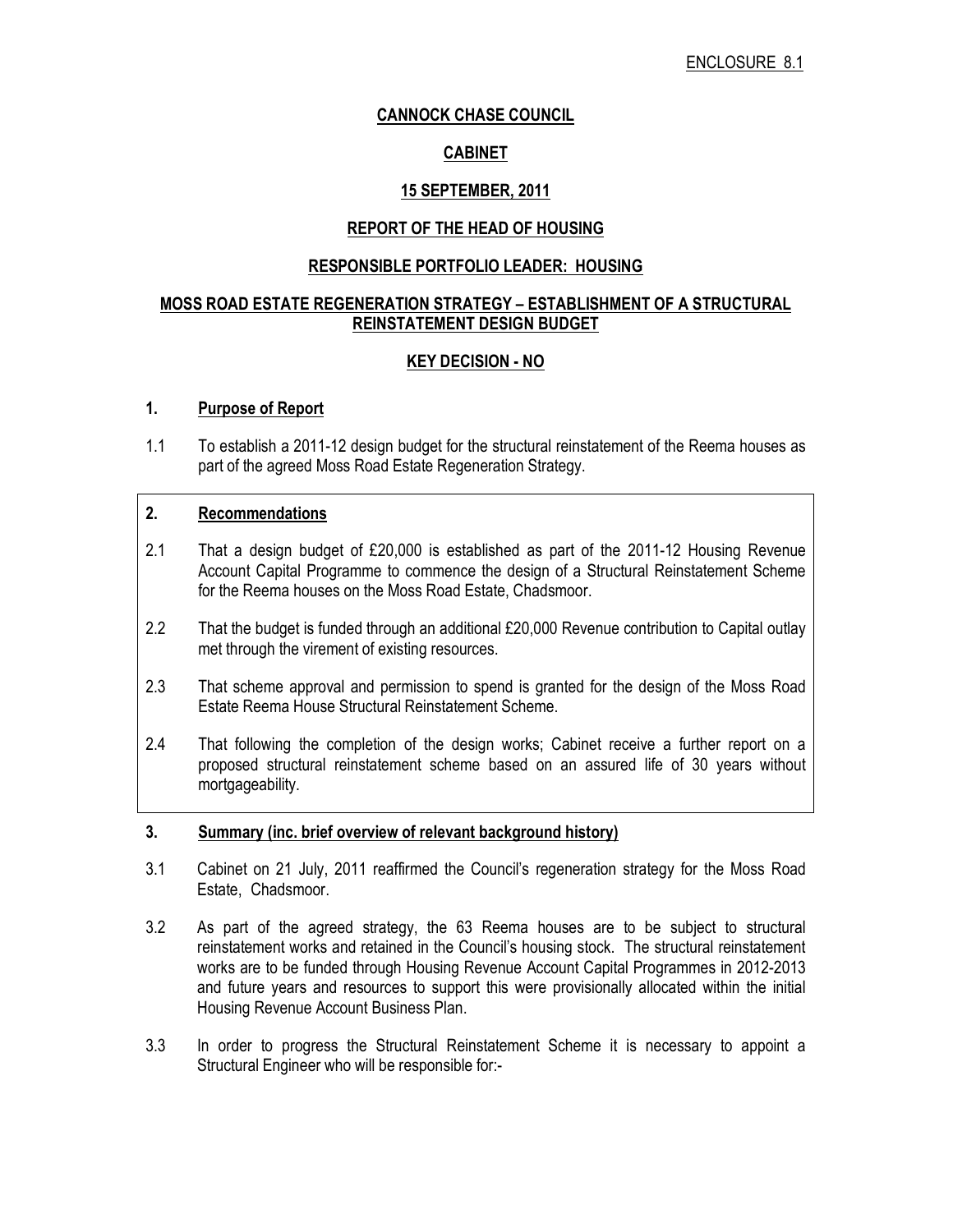- (a) The design and specification of the structural reinstatement works following structural surveys of the Reema houses.
- (b) Tendering the structural reinstatement scheme, once agreed by Cabinet.
- (c) Supervising the structural reinstatement works on site.
- 3.4 The Structural Reinstatement Scheme is programmed to start on site in November, 2012 and in order that this start date can be achieved it is necessary to commence the design and survey work (after the appointment of the Structural Engineer) during the current financial year.

### 4. Key Issues and Implications

- 4.1 There is no budget within the agreed 2011-12 Housing Revenue Account (HRA) Capital Programme to commence the design of the Moss Road Estate Reema House Structural Reinstatement Scheme during the current financial year.
- 4.2 There is however, a vacant post within the Housing Property Services Section which it is not proposed to be "filled" until the additional planned maintenance programmes contained within the initial HRA Business Plan commence. It is therefore, proposed that the agreed budget for this post is now utilised as an additional £20,000 Revenue contribution to capital outlay during 2011-12 to establish a budget within the 2011-12 HRA Capital Programme to fund the commencement of the design works during the current financial year.
- 4.3 The remaining costs of the Structural Engineer will be met from the proposed budgets for 2012-13 and future years included within the initial HRA Business Plan.
- 4.4 Details of the Structural Reinstatement Scheme will be the subject of a future Cabinet report following its design by the appointed Structural Engineer. It is however, envisaged that the array of works will be similar to those which were undertaken to the Council's Reema houses in the Braemar Road/Red Lion Crescent area, Norton Canes during 2007-08. The works to these properties were undertaken on the basis of structural reinstatement to an assured life of 30 years, without mortgageability and as this represents the most cost effective option (in accordance with the recommendations of the PRC Structural Survey undertaken by Michael Dyson Associations considered by Cabinet on 12 June, 2002 and 1 December, 2005) it is proposed that this standard also forms the basis of the Moss Road Estate Reema House Structural Reinstatement Scheme.
- 4.5 The initial HRA Business Plan also includes the Structural Reinstatement of the Council's Cornish Houses in the Rowley Close/Bradbury Lane area during years 2014-15 to 2016-17. It is intended that the Structural Engineer will also be appointed to undertake the design and supervision of this Structural Reinstatement Scheme which will "follow" the Moss Road Estate scheme.

#### 5. Conclusion(s) and Reason(s) for the Recommendation(s)

5.1 In order to progress the Structural Reinstatement of the 63 Reema houses on the Moss Road Estate, Chadsmoor, it is necessary to appoint a Structural Engineer and commence the design works during the current financial year.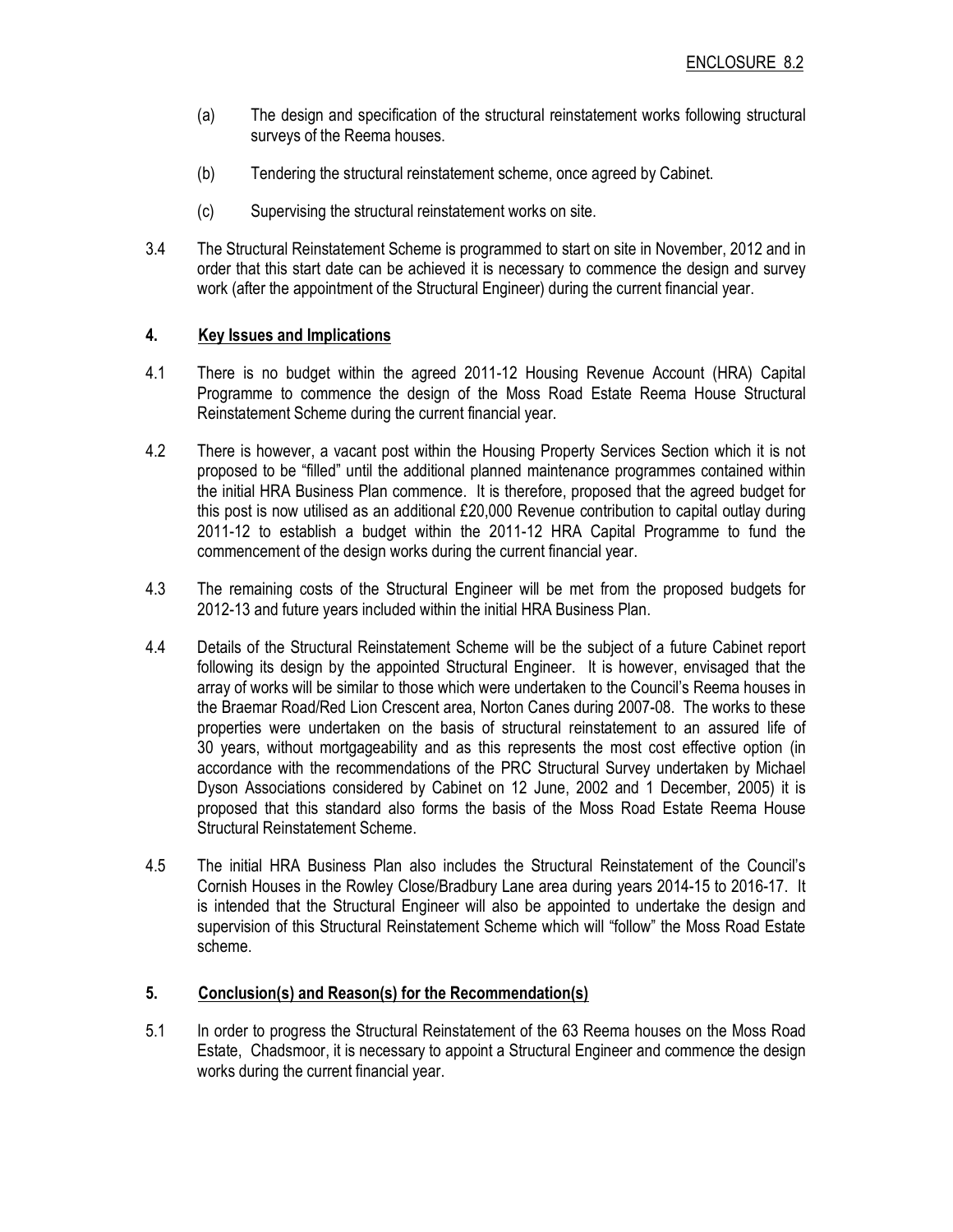- 5.2 However, no budgetary provision currently exists within the 2011-12 HRA Capital Programme to fund the commencement of the required design works. It is therefore, proposed to establish a budget through an additional £20,000 Revenue contribution to capital outlay funded from a vacant post.
- 5.3 Details of the Structural Reinstatement Scheme will be the subject of a future Cabinet report. However, it is proposed the Scheme is formulated on the basis of Structural Reinstatement to an assured life of 30 years, without mortgageability as this represents the most cost effective option and previously formed the reinstatement standard works to the Council's Reema houses in the Braemar Road/Red Lion Crescent area, Norton Canes.

# 6. Other Options Considered

6.1 The structural reinstatement work could be undertaken to an assured life of 30 years, with mortgageability. However, this would increase the reinstatement cost above that which for financial resources have been allocated within the initial HRA Business Plan.

# 7. Report Author Details

Ian Tennant – Head of Housing - Ex 4210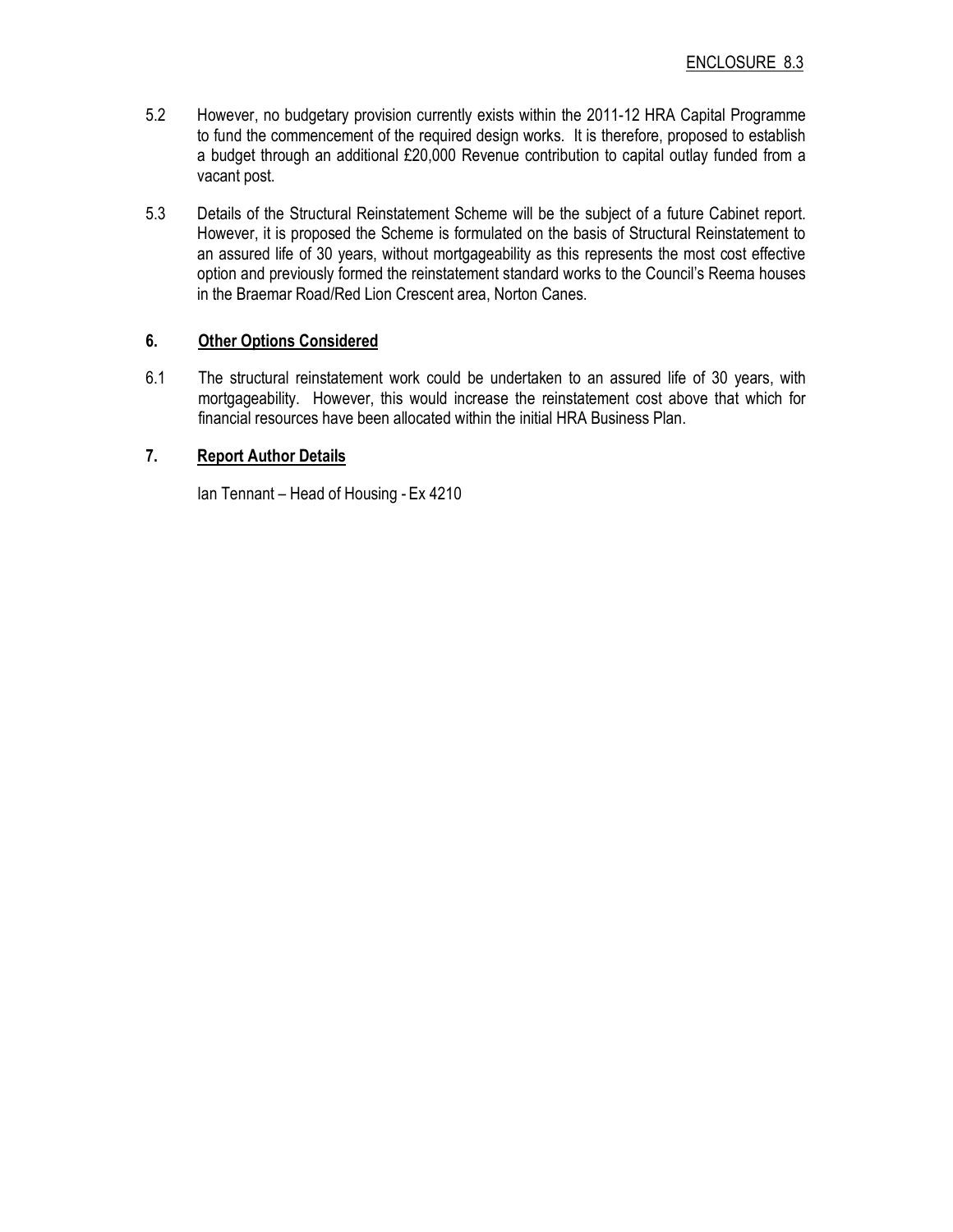# SCHEDULE OF ADDITIONAL INFORMATION

# INDEX

| <b>Contribution to Council Priorities (i.e. CHASE, Corporate Priorities)</b> | <b>Section 1</b>   |
|------------------------------------------------------------------------------|--------------------|
| <b>Contribution to Promoting Community Engagement</b>                        | <b>Section 2</b>   |
| <b>Financial Implications</b>                                                | Section 3          |
| <b>Legal Implications</b>                                                    | <b>Section 4</b>   |
| <b>Human Resource Implications</b>                                           | <b>Section 5</b>   |
| <b>Section 17 (Crime Prevention)</b>                                         | Section 6          |
| <b>Human Rights Act Implications</b>                                         | <b>Section 7</b>   |
| <b>Data Protection Act Implications</b>                                      | <b>Section 8</b>   |
| <b>Risk Management Implications</b>                                          | <b>Section 9</b>   |
| <b>Equality and Diversity Implications</b>                                   | <b>Section 10</b>  |
| <b>List of Background Papers</b>                                             | <b>Section 11</b>  |
| <b>Report History</b>                                                        | <b>Section 12</b>  |
| Annexes to the Report i.e. copies of correspondence, plans etc.              | Annex 1, 2, 3 etc. |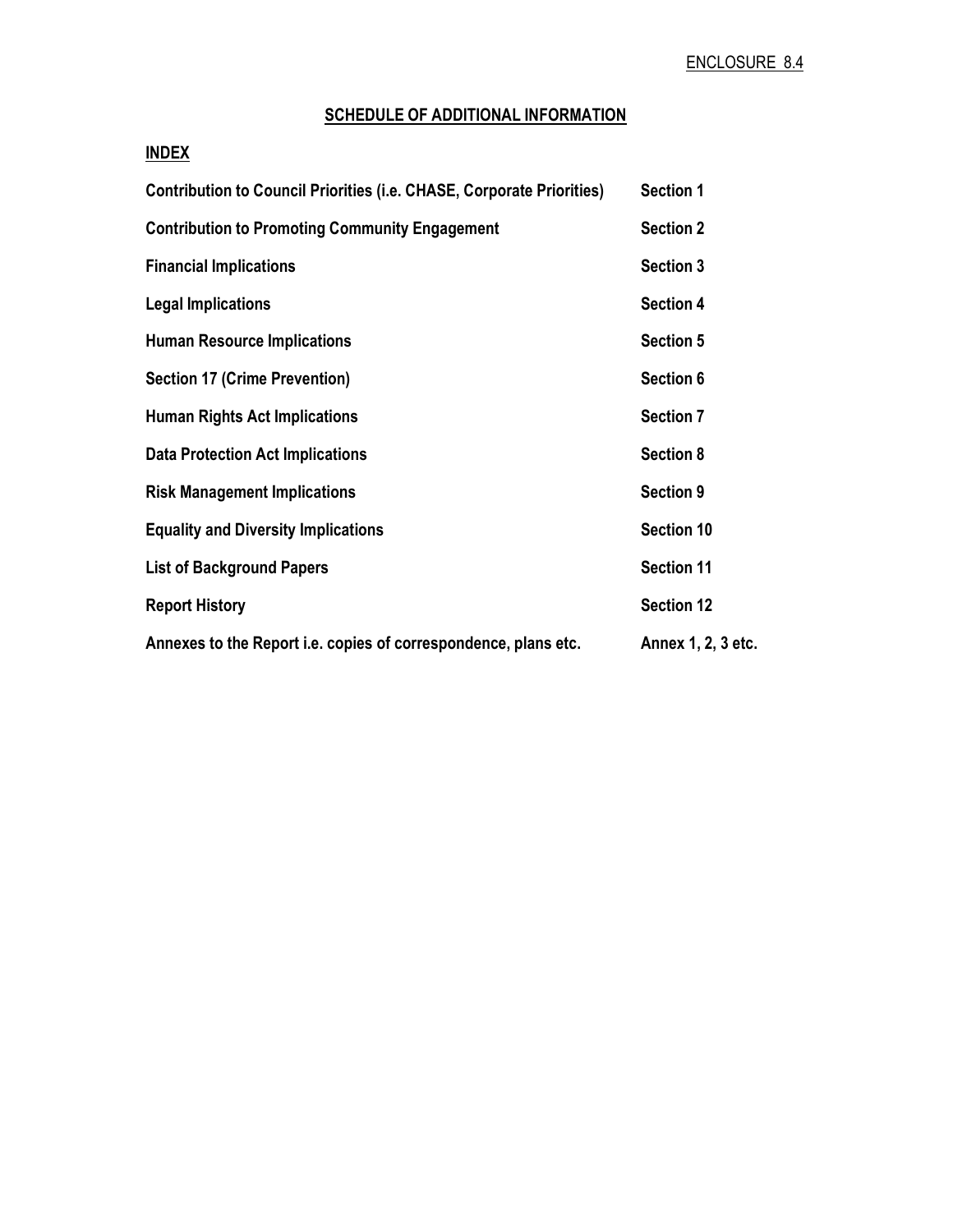# Section 1

#### Contribution to Council Priorities

The Moss Road Estate Redevelopment Scheme has been identified as a key action within the agreed 2011-12 "Place" Priority Delivery Plan.

### Section 2

#### Contribution to Promoting Community Engagement

Residents of the Reema houses will be consulted on the proposed Structural Reinstatement Scheme.

### Section 3

#### Financial Implications

This report proposes to appoint a Structural Engineer to aid in the progression of the Moss Road Estate Regeneration Strategy. It is estimated that the cost of the appointment in 2011-12 will be £20,000. There is currently no budget provision for this within the 2011-12 HRA Capital Programme.

However, as detailed within paragraph 4.2 above, there are currently available resources within the HRA which, if allocated to the appropriate function, would allow an additional revenue contribution to Capital to fund the Structural Engineer. This virement would require authorisation from the Councils' S151 Officer.

Once the Structural Engineer has completed the design for the scheme, a further report to Cabinet will be required with details of the design, cost implications etc.

#### Section 4

# Legal Implications

As the cost of the structural reinstatement scheme works are estimated at or above the current EU threshold the tendering of the structural reinstatement scheme will be subject to and must comply with the requirements of the Public Contracts Regulations 2006, as amended.

#### Section 5

#### Human Resource Implications

There are no identified human resource implications arising from the report.

Section 6

#### Section 17 (Crime Prevention)

The Structural Reinstatement Scheme may include measures to improve security.

Section 7

#### Human Rights Act Implications